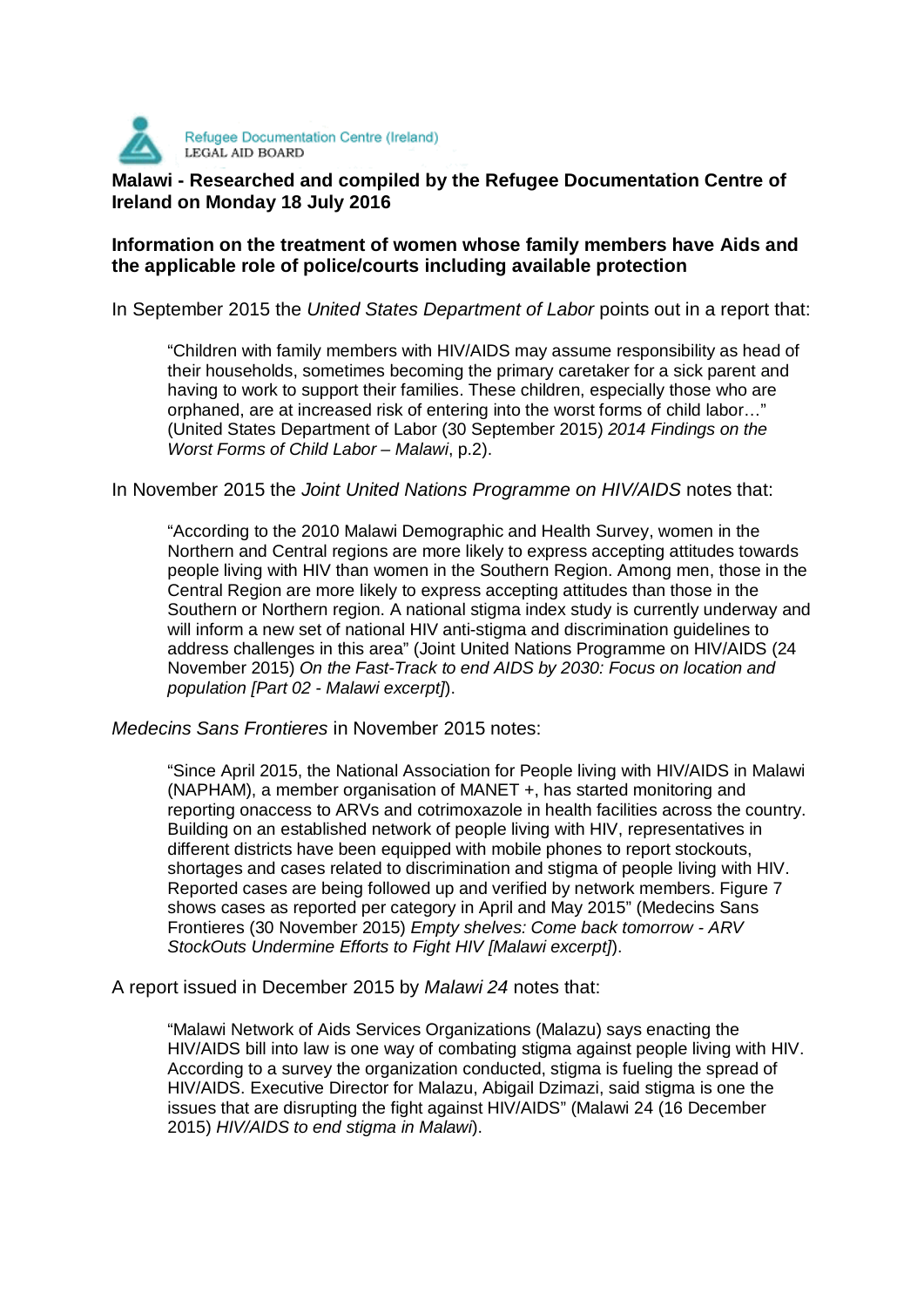A paper released in April 2016 by the BMC International Health and Human Rights on HIV and disability points out that

"Disability and HIV do not only affect the individual, but the whole household, immediate and extended" (BMC International Health and Human Rights (1 April 2016) A household perspective on access to health care in the context of HIV and disability: a qualitative case study from Malawi).

A document issued in April 2016 by the United States Department of State commenting on events of 2015 points out that:

"Societal discrimination against persons with HIV/AIDS remained a problem, especially in rural areas. Many individuals preferred to keep silent about their health conditions rather than seek help and risk being ostracized. Campaigns by the government and NGOs to combat the stigma had some success. The National AIDS Commission maintained that discrimination was a problem in both the public and private sectors. A People Living with HIV Stigma Index (2012) for Malawi indicated that of 2,272 persons with HIV interviewed, significant percentages reported having been verbally insulted/harassed/threatened (35.1 percent) and excluded from social gatherings (33.7 percent)" (United States Department of State (13 April 2016) 2015 Country Reports on Human Rights Practices – Malawi).

A publication issued in June 2016 by the United Nations Population Fund notes that:

"Five years ago, people living with HIV could only receive HIV services and antiretroviral therapy (ARV) at Mzenga Health Centre in Malawi's Nkhata Bay district on Tuesdays. As a result, anyone seen entering the clinic on that day of the week was branded as living with HIV and subjected to stigma and discrimination by the community…sometimes those charged with picking up the treatments were not the people living with HIV themselves, but their children or guardians – however, they were still labelled as having the virus. To avoid the discrimination, many people living with HIV dropped out of care" (United Nations Population Fund (9 June 2016) Ending AIDS through integrated care: Combining sexual and reproductive health and HIV services in Malawi).

No further information on this issue could be found among sources available to the RDC

## **References**

BMC International Health and Human Rights (1 April 2016) A household perspective on access to health care in the context of HIV and disability: a qualitative case study from Malawi

http://www.ein.org.uk/members/country-report/household-perspective-access-healthcare-context-hiv-and-disability

This is a subscription database Accessed Monday 18 July 2016

Joint United Nations Programme on HIV/AIDS (24 November 2015) On the Fast-Track to end AIDS by 2030: Focus on location and population [Part 02 - Malawi excerpt]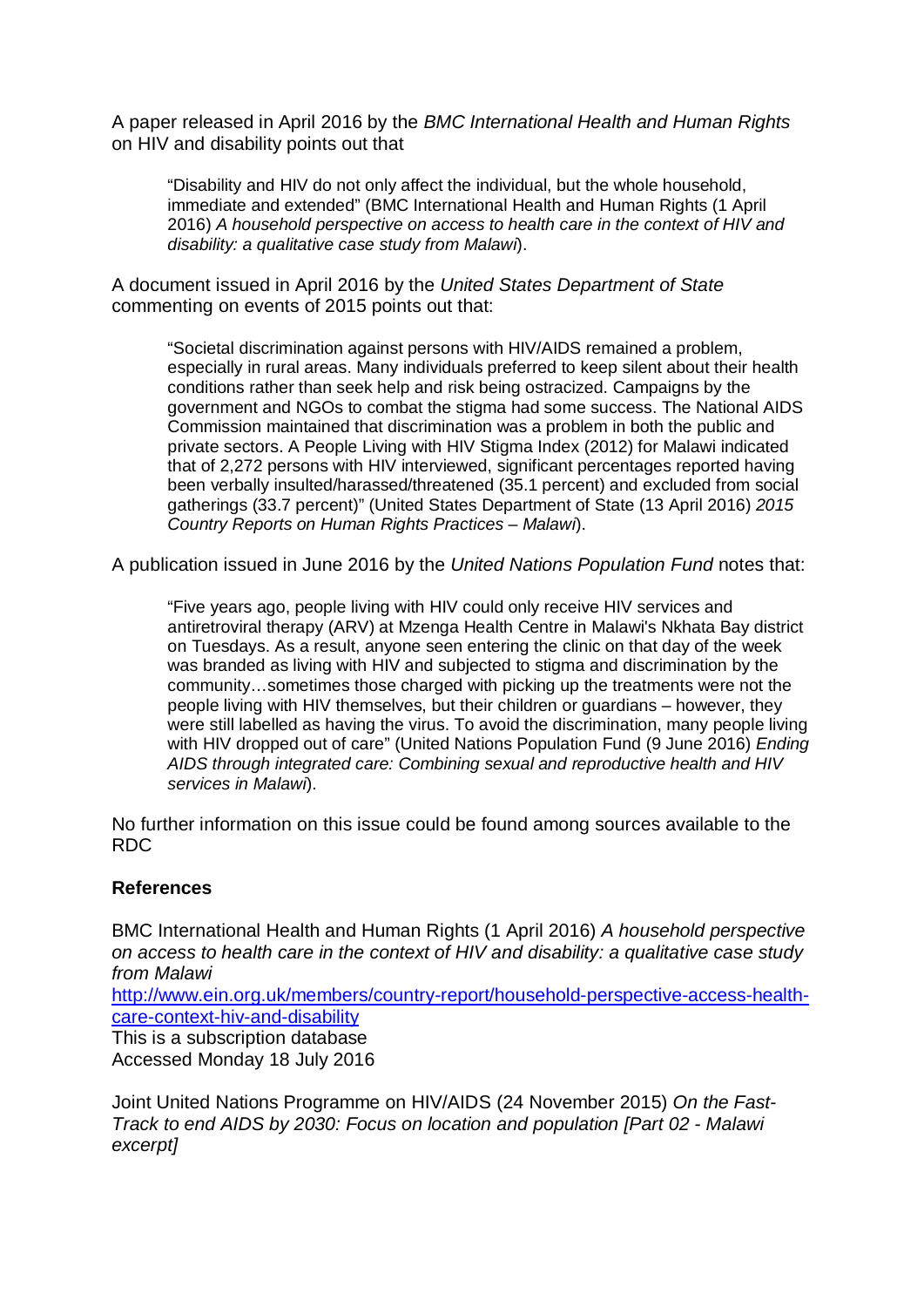http://www.ein.org.uk/members/country-report/fast-track-end-aids-2030-focuslocation-and-population-part-02-malawi-excerpt

This is a subscription database Accessed Monday 18 July 2016

Malawi 24 (16 December 2015) HIV/AIDS to end stigma in Malawi https://malawi24.com/2015/12/16/hivaids-to-end-stigma-in-malawi/ Accessed Monday 18 July 2016

Medecins Sans Frontieres (30 November 2015) Empty shelves: Come back tomorrow - ARV StockOuts Undermine Efforts to Fight HIV [Malawi excerpt] http://www.ein.org.uk/members/country-report/empty-shelves-come-back-tomorrowarv-stockouts-undermine-efforts-fight-hiv This is a subscription database Accessed Monday 18 July 2016

United Nations Population Fund (9 June 2016) Ending AIDS through integrated care: Combining sexual and reproductive health and HIV services in Malawi http://www.ein.org.uk/members/country-report/ending-aids-through-integrated-carecombining-sexual-and-reproductive-health This is a subscription database Accessed Monday 18 July 2016

United States Department of Labor (30 September 2015) 2014 Findings on the Worst Forms of Child Labor – Malawi http://www.refworld.org/publisher,USDOL,,MWI,560e3e640,0.html Accessed Monday 18 July 2016

United States Department of State (13 April 2016) 2015 Country Reports on Human Rights Practices – Malawi http://www.refworld.org/cgi-bin/texis/vtx/rwmain?page=printdoc&docid=5716123f15 Accessed Monday 18 July 2016

This response was prepared after researching publicly accessible information currently available to the Refugee Documentation Centre within time constraints. This response is not and does not purport to be conclusive as to the merit of any particular claim to refugee status or asylum. Please read in full all documents referred to.

## **Sources Consulted**

Amnesty International BBC News Electronic Immigration Network European Country of Origin Information Network Freedom House **Google** Human Rights Watch Immigration and Refugee Board of Canada Internal Displacement Monitoring Centre